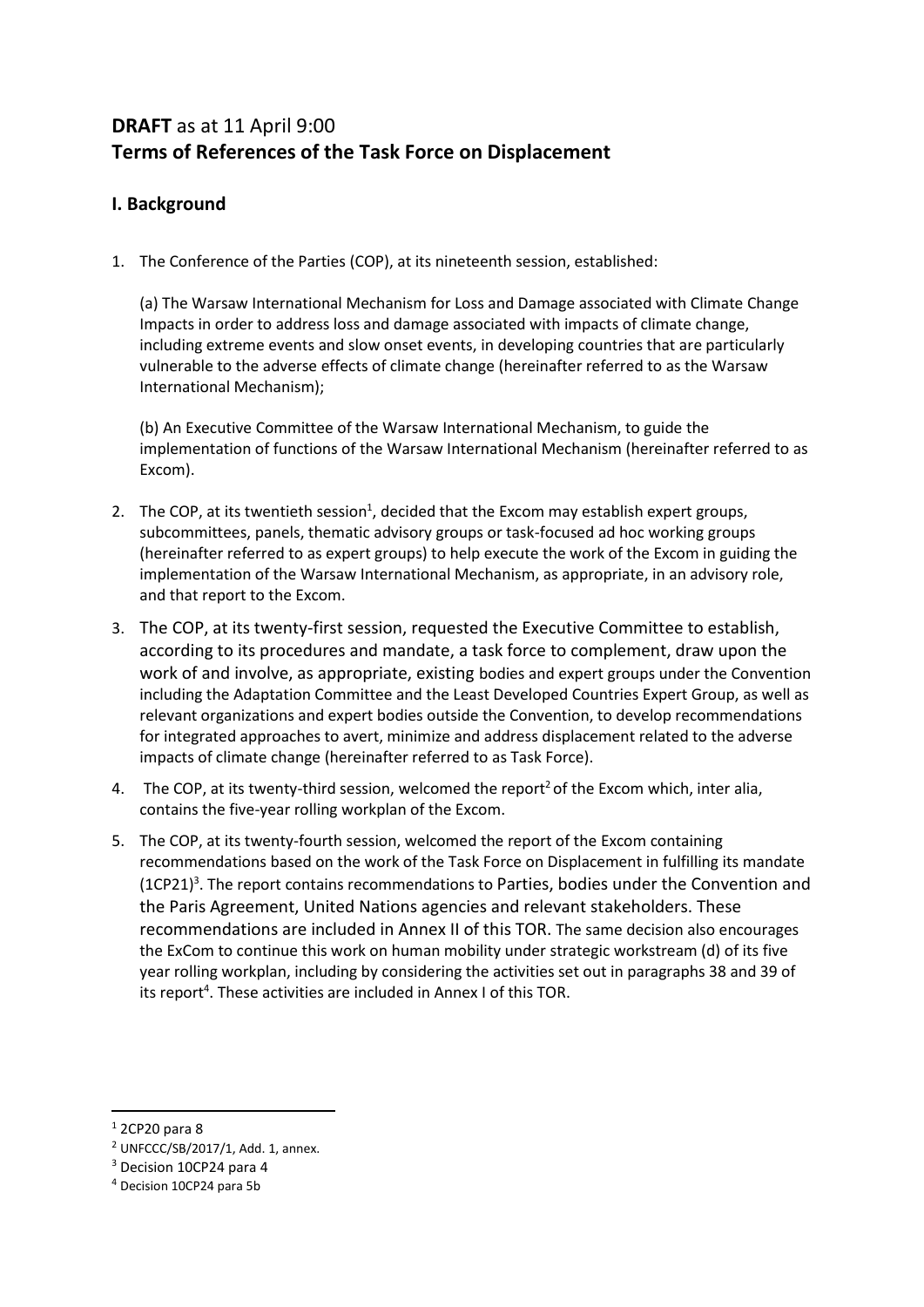## **II. Mandate**

6. The COP, at its twenty-first session, decided to establish the Task Force on Displacement and at its twenty-fourth session, welcomed the decision of the Excom to extend the mandate of the Task Force on Displacement. The Task Force on Displacement is to help execute the work of the Excom, in an advisory role, in guiding the implementation of the Warsaw International Mechanism, as appropriate, as part of the 5 year rolling workplan of the Excom strategic workstream d) "enhanced cooperation and facilitation in relation to human mobility, including migration, displacement and planned relocation", and report to the Excom.

# **III. Scope of work**

- 7. The scope of work of the Task Force on Displacement contains, inter alia, the following activities:
	- to assist the Excom to implement the 5 year rolling workplan of the ExCom, particularly but not limited to workstream (d) "enhanced cooperation and facilitation in relation to human mobility, including migration, displacement and planned relocation";
	- to facilitate the implementation of the recommendations on integrated approaches to avert, minimize and address displacement associated with the adverse effects of climate change as contained in the Excom report<sup>5</sup>, as outlined in Annex I to this TOR;
	- to inform the implementation of the recommendations in Annex II this TOR;
	- to assist the Excom in implementing new requests or mandates.
- 8. The Task Force on Displacement, at its first meeting in 2019, develop a plan of action, taking into account the mandate, tasks, expected results, and/or possible approaches, as appropriate, as defined in the respective activities of the five-year rolling workplan. Such plan of action will include specific objectives, indicative timeframes and associated actions and deliverables. The plan of action will be send to the Excom for endorsement.

# **IV. Size and composition of Task Force on Displacement**

- 9. The Task Force on Displacement should consist of:
	- a. Balanced representation of Annex  $I^6$  and non-Annex  $I^7$  members of the Excom;

b. Technical experts reflecting areas of expertise and regional diversity, including for taking into consideration, as appropriate, the need for transdisciplinary expertise;

c. Representative(s) from relevant constituted bodies under the Convention and the Paris Agreement.

10. For each activity for which work of the Task Force on Displacement is envisioned as per the current five-year rolling workplan of the Excom, the Excom members of the Task Force on Displacement, with assistance by the Secretariat, can, as appropriate, recommend technical

 $\overline{a}$ 

<sup>&</sup>lt;sup>5</sup> Number of ExCom report to the COP with specific reference to the TFD part

<sup>6</sup> Annex I' refers to Annex I Parties to the Convention

<sup>7</sup> Non-Annex I' refers to non-Annex I Parties to the Convention.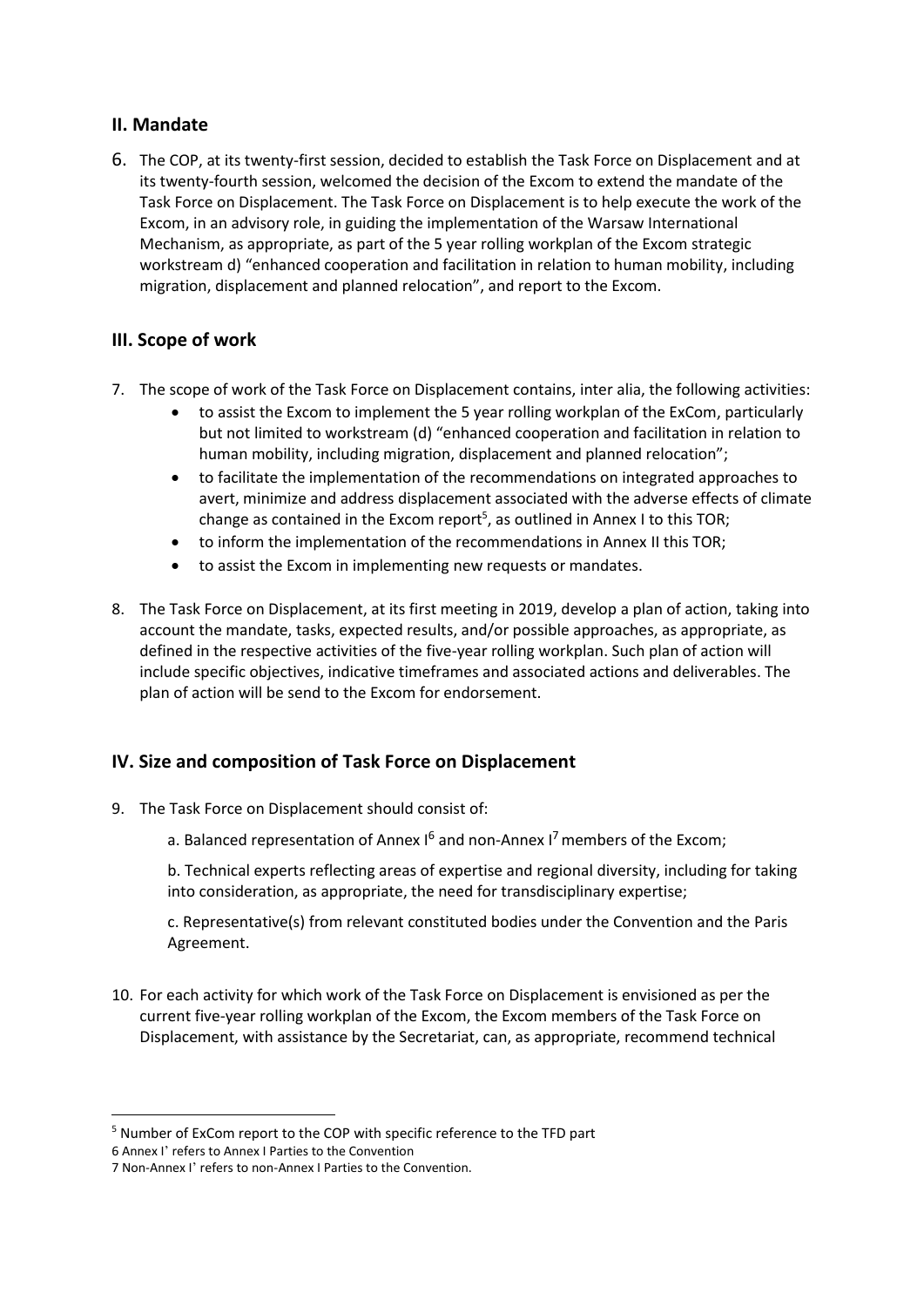experts referred to in paragraph 9 (b) above from the "WIM Roster of Experts<sup>8</sup>", and request the co-chairs to liaise with the relevant bodies referred to in paragraph 9 (c) above.

- 11. The total number of individuals described in paragraph 9(a) above will not exceed four at a time. The total number of individuals described in paragraph 9(b) and (c) above will not exceed ten.
- 12. The Excom, at the request of the Task Force on Displacement, can invite additional technical experts, including from the "WIM roster of experts", as appropriate and needed, to serve as adhoc members of the expert group.

#### **V. Mode of Work**

 $\overline{a}$ 

- 13. The mode of the work of the Task Force includes:
	- a. Electronic means/modalities, e.g. email, video conference, telephone (primary modality);

b. In‐person meetings, as deemed necessary. Such meetings should be held back-to-back with/in parallel to Excom meetings, SB sessions, or relevant external events, as far as possible, with a view to maximizing overall efficiency and effectiveness. Support for participation of appointed Excom members eligible for support applies to only those in-person meetings which the Excom has approved in advance.

c. stakeholder engagement, including, inter alia, through electronic means/modalities; workshops, including at national and regional level; outreach through other organizations as appropriate.

- 14. The Task Force on Displacement will be co-facilitated by two members from the Excom.
- 15. The Task Force on Displacement may choose lead/co-leads amongst members of the Task Force on Displacement for undertaking each activity, as appropriate.
- 16. Members of the Task Force on Displacement who are not members of the Excom may not act as representatives of the Excom.

#### **VI. Required qualifications and expertise of technical experts**

17. The selection of technical experts will take into account the need for regional balance, and be based on the following required qualifications and expertise:<sup>9</sup>

a. Demonstrable and internationally and/or regionally recognised expertise;

<sup>8</sup> The WIM Roster of Experts will include inter alia: representatives from UNFCCC NGO constituency groups; representatives from intergovernmental organizations (IGO), that have been admitted by the COP to the UNFCCC process; representatives from nationally- or regionally-based research institutions and universities; Representatives from multilateral financial institutions; bilateral channels and/or the private sector; any other institution agreed for inclusion by the Excom.

 $9$  <sub>T</sub>he Excom encourages expert groups to select experts with the diversity of experience and knowledge relevant to loss and damage associated with climate change impacts, taking into account the goal of gender balance pursuant to decision 23/CP.18.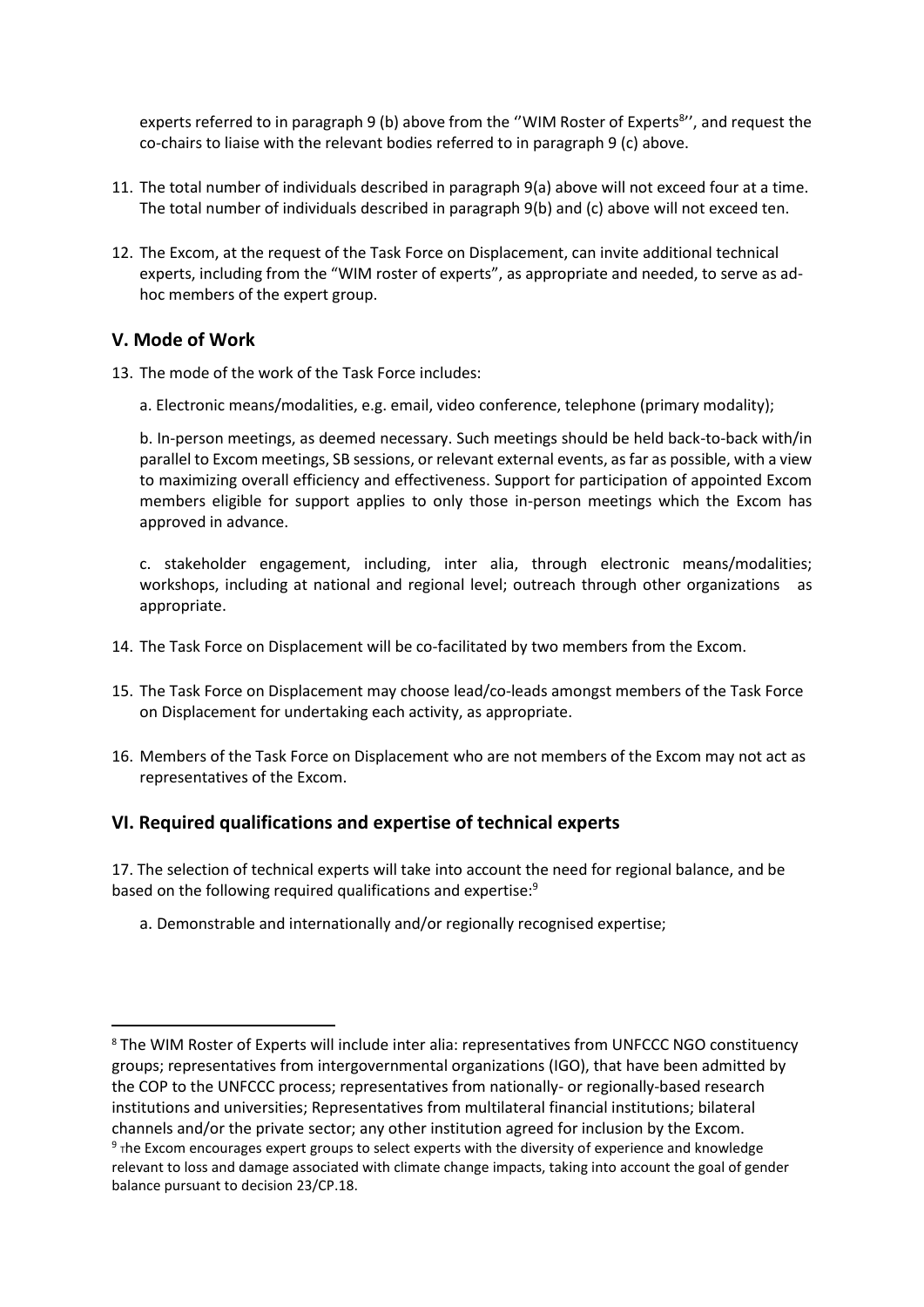b. Practical international, regional, and/or national experience working on issues related to addressing the adverse effects of climate change, including in relation to human mobility, at a range of different levels, is preferred.

## **VII. Reporting**

18. The Task Force on Displacement reports to the Excom, on a regular basis, through respective cofacilitators, at the meetings of the Excom and through written reports, as appropriate.

19. The written reports of the Task Force on Displacement to the Excom should, to the extent possible, include detailed information on the work undertaken.

20. Progress related to the work of the Task Force on Displacement will be captured in the report of the Excom.

### **VIII. Timeframe (the group, and the membership)**

21. The term of work of the Task Force on Displacement will be bound by the mandate and scope highlighted in sections II and III above, and the five-year rolling workplan of the Excom. The term of engagement of individual experts will be guided by the activities for which the experts are nominated.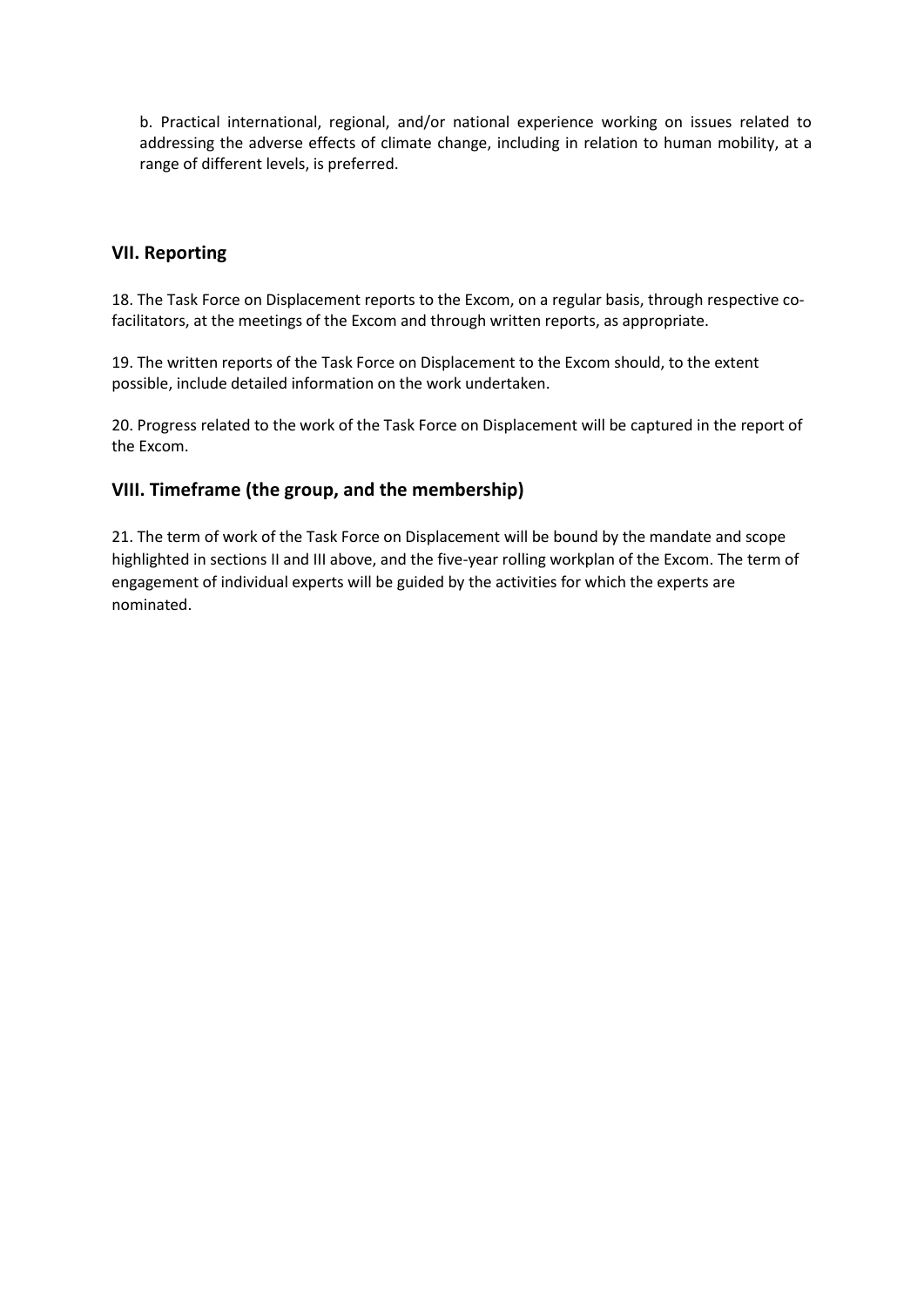# **ANNEX I**

Decision 10/CP.24 para 5b which refers to para 38 and 39 of the annual report of the Excom of the WIM (FCCC/SB/2018/1)

38. At Excom 9, the Executive Committee plans to consider steps for taking forward, inter alia, the following activities:

(a) Ensure synergies are established between strategic workstream (d) on human mobility and the other workstreams of the five-year rolling workplan of the Executive Committee in order to advance work on displacement;

(b) Continue engaging with civil society, experts, affected communities and other relevant stakeholders on displacement and broader area of human mobility, in the context of climate change in the activities of the Executive Committee;

(c) Compile, in collaboration with relevant organizations, existing knowledge, data, tools and guidance; develop these in areas where there are gaps, where appropriate, in particular in relation to integrated approaches to avert, minimize and address displacement and broader areas of human mobility related to the adverse impacts of climate change; and disseminate them, including through the UNFCCC website;

(d) Facilitate action and support, including finance, technology and capacity- building, for developing country Parties in their efforts, as appropriate, to integrate approaches to avert, minimize and address displacement related to the adverse impacts of climate change into relevant national planning processes, including the process to formulate and implement national adaptation plans;

(e) Facilitate, in collaboration with relevant bodies under the Convention and the Paris Agreement and relevant organizations, as appropriate, building the capacity of developing country Parties related to mapping of risks of displacement, and identification and implementation of integrated approaches to avert, minimize and address displacement related to the adverse impacts of climate change;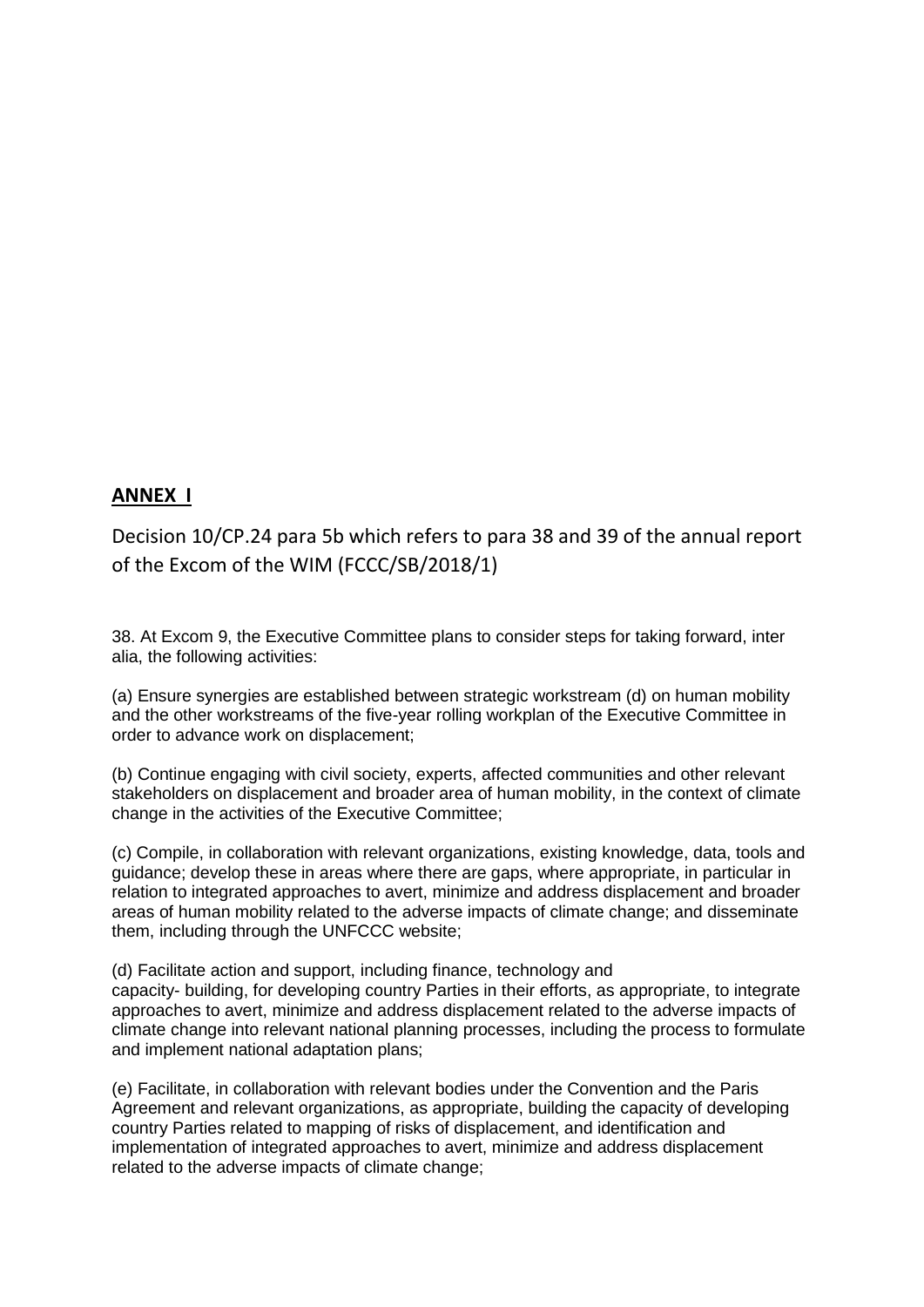(f) Facilitate enhanced understanding and the provision of technical support for developing country Parties to bridge knowledge and capacity gaps regarding in particular internal displacement related to the adverse effects of climate change.

39. In addition, the Executive Committee will facilitate the mobilization of financial resources for developing country Parties to avert, minimize and address displacement related to the adverse effects of climate change, in collaboration with the SCF and relevant organizations, consistent with their mandates and workplans.

**Annex II**

**Annex of decision 10/CP.24** 

**Recommendations from the report of the Executive Committee of the Warsaw International Mechanism for Loss and Damage associated with Climate Change Impacts on integrated approaches to averting, minimizing and addressing displacement related to the adverse impacts of climate change**

1. The following recommendations of the Executive Committee of the Warsaw International Mechanism for Loss and Damage associated with Climate Change Impacts are based on the work of the task force on displacement, established by the Executive Committee in response to decision 1/CP.21, paragraph 49: (a) Acknowledge the inputs and contributions from participants of the stakeholder consultation workshop of the task force on displacement organized by the International Organization for Migration and the Platform on Disaster Displacement, and submissions from others;

(b) Take note of the report on the stakeholder consultation workshop of the task force on displacement;

(c) Strengthen coordination, coherence and collaboration across relevant bodies under the Convention and the Paris Agreement, and institutional arrangements, programmes and platforms, with a view to enhancing understanding of human mobility (including migration, displacement and planned relocation), both internal and cross-border, in the context of climate change, as they undertake their work, and in collaboration with the Executive Committee;

(d) Invite bodies under the Convention and the Paris Agreement, as appropriate and in accordance with their mandates and workplans, to facilitate the efforts of countries to, inter alia, develop climate change related risk assessments and improved standards for data collection on and analyses of internal and crossborder human mobility in a manner that includes the participation of communities affected by and at risk of displacement related to the adverse impacts of climate change;

(e) Invite the Adaptation Committee and the Least Developed Countries Expert Group, in accordance with their mandates and workplans, and in collaboration with the Executive Committee, to assist developing country Parties in integrating approaches to avert, minimize and address displacement related to the adverse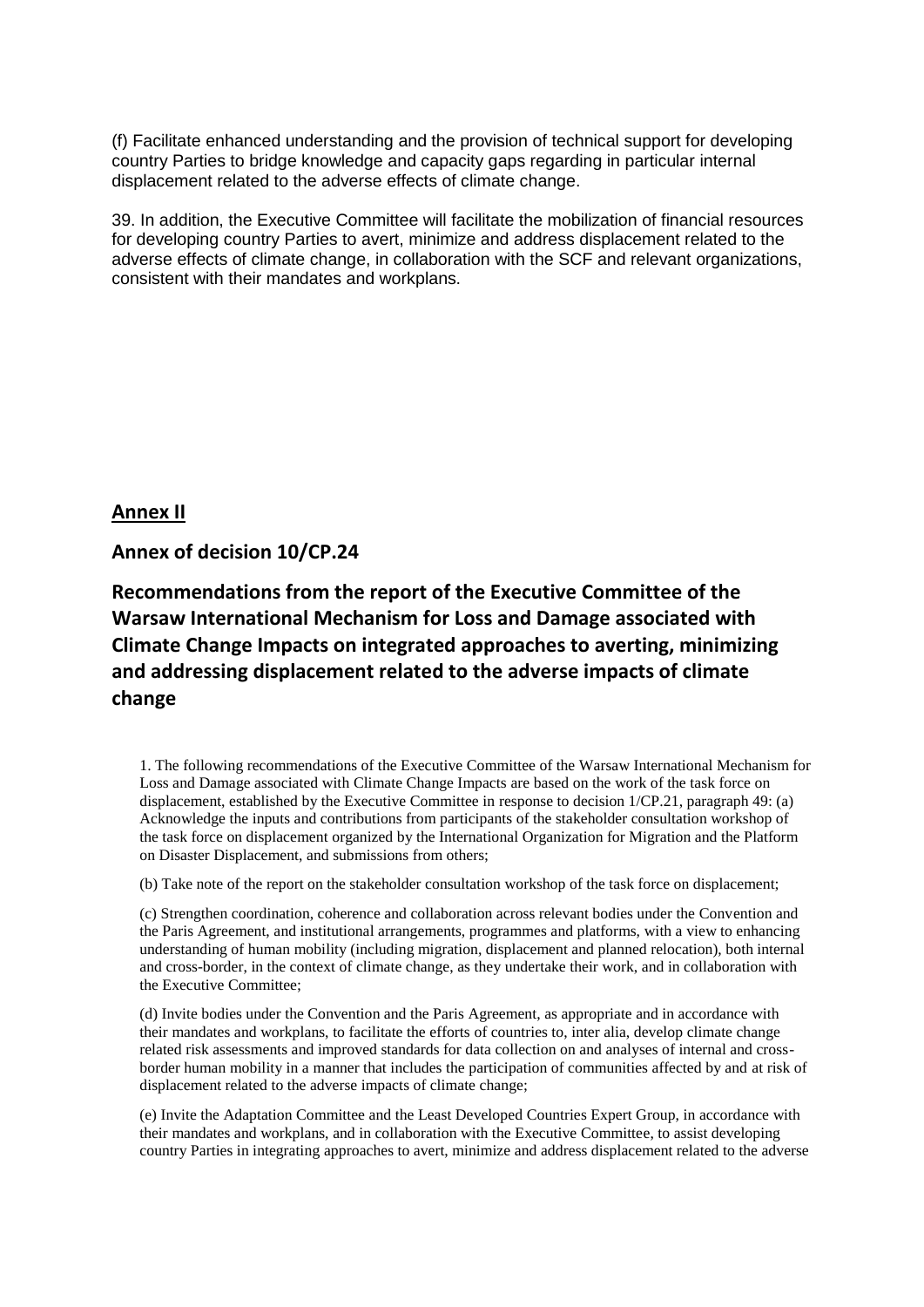impacts of climate change into relevant national planning processes, including the process to formulate and implement national adaptation plans, as appropriate;

(f) Invite Parties to facilitate the efforts of developing country Parties in the implementation of paragraph 2(g) below, as appropriate;

(g) Invite Parties: (i) To consider formulating laws, policies and strategies, as appropriate, that reflect the importance of integrated approaches to avert, minimize and address displacement related to the adverse impacts of climate change and in the broader context of human mobility, taking into consideration their respective human rights obligations and, as appropriate, other relevant international standards and legal considerations;

一 (ii) To enhance research, data collection, risk analysis and sharing of information to better map, understand and manage human mobility related to the adverse impacts of climate change in a manner that includes the participation of communities affected and at risk of displacement related to the adverse impacts of climate change;

一 (iii) To strengthen preparedness, including early warning systems, contingency planning, evacuation planning and resilience-building strategies and plans, and  $\overline{\phantom{0}}$ 

一 (h) Invite United Nations agencies, relevant organizations and other stakeholders, as appropriate and in accordance with their respective mandates: (i) To continue supporting efforts, including finance, technology and capacity-building, of Parties and other actors, including with and for communities and local actors, in order to avert, minimize and address displacement related to the adverse impacts of climate change, at all levels, including the community, national, regional and international levels;

一 (ii) To support and enhance regional, subregional and transboundary cooperation, in relation to averting, minimizing and addressing displacement related to the adverse impacts of climate change, including for risk and vulnerability assessments, mapping, data analysis, preparedness and early warning systems;

(iii) To continue developing and sharing good practices, tools and guidance in relation to averting, minimizing and addressing displacement related to the adverse impacts of climate change, inter alia, in: a. Understanding risk;

b. Accessing support, including finance, technology and capacity-building;

**.** 

c. Providing assistance to, and protection of, within existing national laws and international protocols and conventions, as applicable, affected individuals and communities;

d. Applying international legal instruments and normative frameworks, as appropriate;

(i) Invite relevant United Nations agencies and other relevant stakeholders to provide the Executive Committee with information arising from their activities undertaken in relation to the work referred to in paragraph 1(h) above with a view to informing the work and future action of the Executive Committee and its expert groups, Parties and other stakeholders;

(j) Invite relevant United Nations agencies and other stakeholders to engage with bodies under the Convention, especially the Executive Committee, when facilitating the efforts of States to address challenges and opportunities associated with climate change related human mobility, including the Global Compact for Migration and the work of the international migration review forum, the United Nations Network on Migration and other

 $\rightarrow$  develop innovative approaches, such as forecast-based financing<sup>10</sup>, to avert, minimize and address displacement related to the adverse impacts of climate change;

<sup>&</sup>lt;sup>10</sup> Forecast-based financing systems link climate and meteorological data with early warning systems and early action. They can play a supportive role in averting, minimizing and addressing impacts, including displacement, in the context of climate change.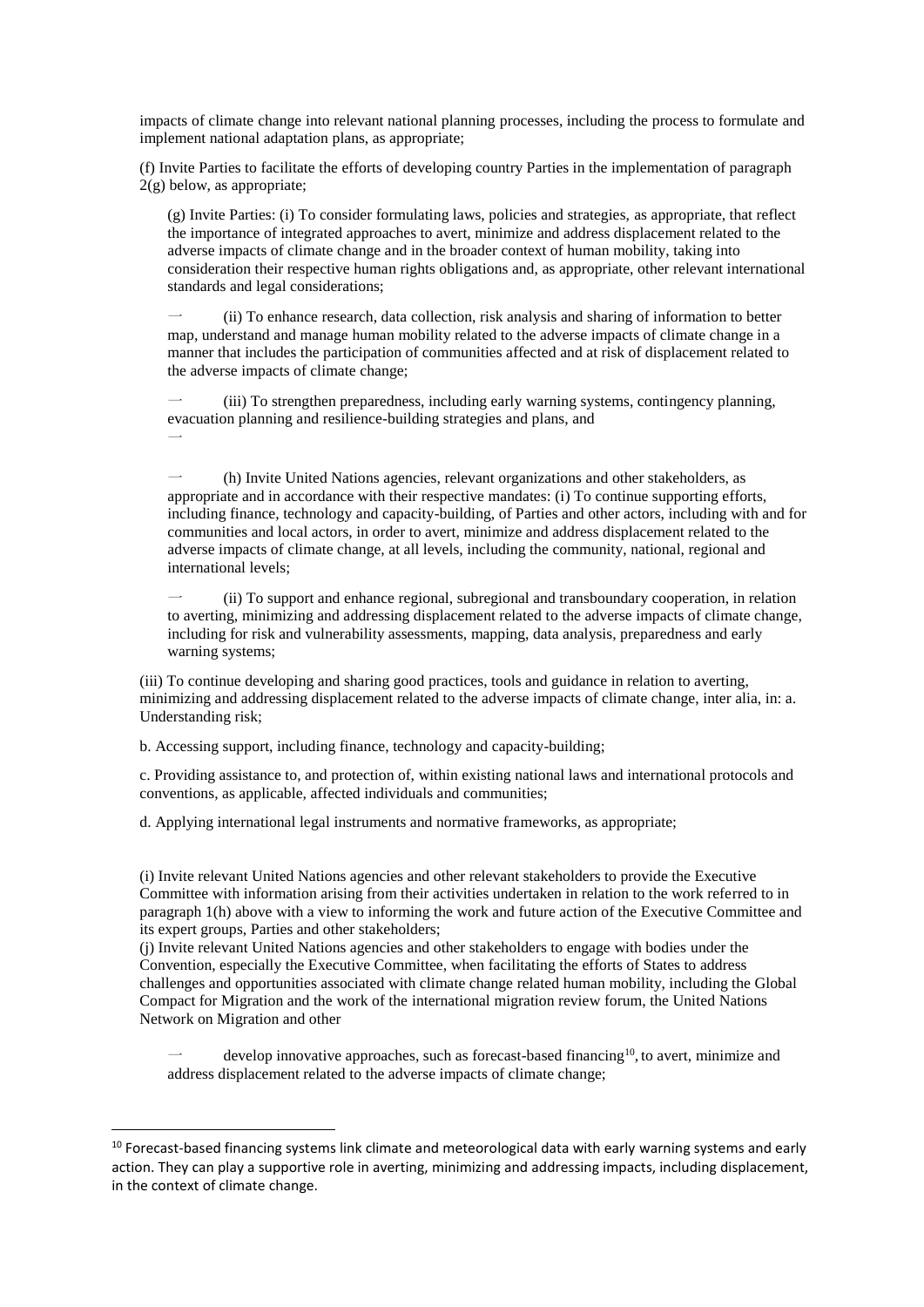一 (iv) To integrate climate change related human mobility challenges and opportunities into national planning processes, as appropriate, by drawing on available tools, guidance and good practices, and consider communicating these efforts undertaken, as appropriate;

一 (v) To recall the guiding principles on internal displacement and seek to strengthen efforts to find durable solutions for internally displaced people when working to implement integrated approaches to avert, minimize and address displacement related to the adverse impacts of climate change, as appropriate;

 $\rightarrow$  (vi) To facilitate orderly, safe, regular and responsible migration and mobility of people<sup>11</sup>, as appropriate and in accordance with national laws and policies, in the context of climate change, by considering the needs of migrants and displaced persons, communities of origin, transit and destination, and by enhancing opportunities for regular migration pathways, including through labour mobility, consistent with international labour standards, as appropriate;

(h) Invite United Nations agencies, relevant organizations and other stakeholders, as appropriate and in accordance with their respective mandates:

(i) To continue supporting efforts, including finance, technology and capacity-building, of Parties and other actors, including with and for communities and local actors, in order to avert, minimize and address displacement related to the adverse impacts of climate change, at all levels, including the community, national, regional and international levels;

(ii) To support and enhance regional, subregional and transboundary cooperation, in relation to averting, minimizing and addressing displacement related to the adverse impacts of climate change, including for risk and vulnerability assessments, mapping, data analysis, preparedness and early warning systems;

(iii) To continue developing and sharing good practices, tools and guidance in relation to averting, minimizing and addressing displacement related to the adverse impacts of climate change, inter alia, in: a. Understanding risk;

b. Accessing support, including finance, technology and capacity-building;

c. Providing assistance to, and protection of, within existing national laws and international protocols and conventions, as applicable, affected individuals and communities;

d. Applying international legal instruments and normative frameworks, as appropriate;

(i) Invite relevant United Nations agencies and other relevant stakeholders to provide the Executive Committee with information arising from their activities undertaken in relation to the work referred to in paragraph 1(h) above with a view to informing the work and future action of the Executive Committee and its expert groups, Parties and other stakeholders;

(j) Invite relevant United Nations agencies and other stakeholders to engage with bodies under the Convention, especially the Executive Committee, when facilitating the efforts of States to address challenges and opportunities associated with climate change related human mobility, including the Global Compact for Migration and the work of the international migration review forum, the United Nations Network on Migration and other

relevant international frameworks and programmes of action, as appropriate, to avoid duplication on climate change aspects;

(k) Invite the Secretary-General to consider steps, including a system-wide strategic review, for greater coherence in the United Nations system to address human mobility in the context of climate change, and to facilitate the inclusion of integrated approaches to avert, minimize and address displacement related to the adverse impacts of climate change in the work of the envisaged high-level panel on internally displaced persons, as appropriate.

**.** 

<sup>11</sup> See United Nations General Assembly document A/RES/70/1.